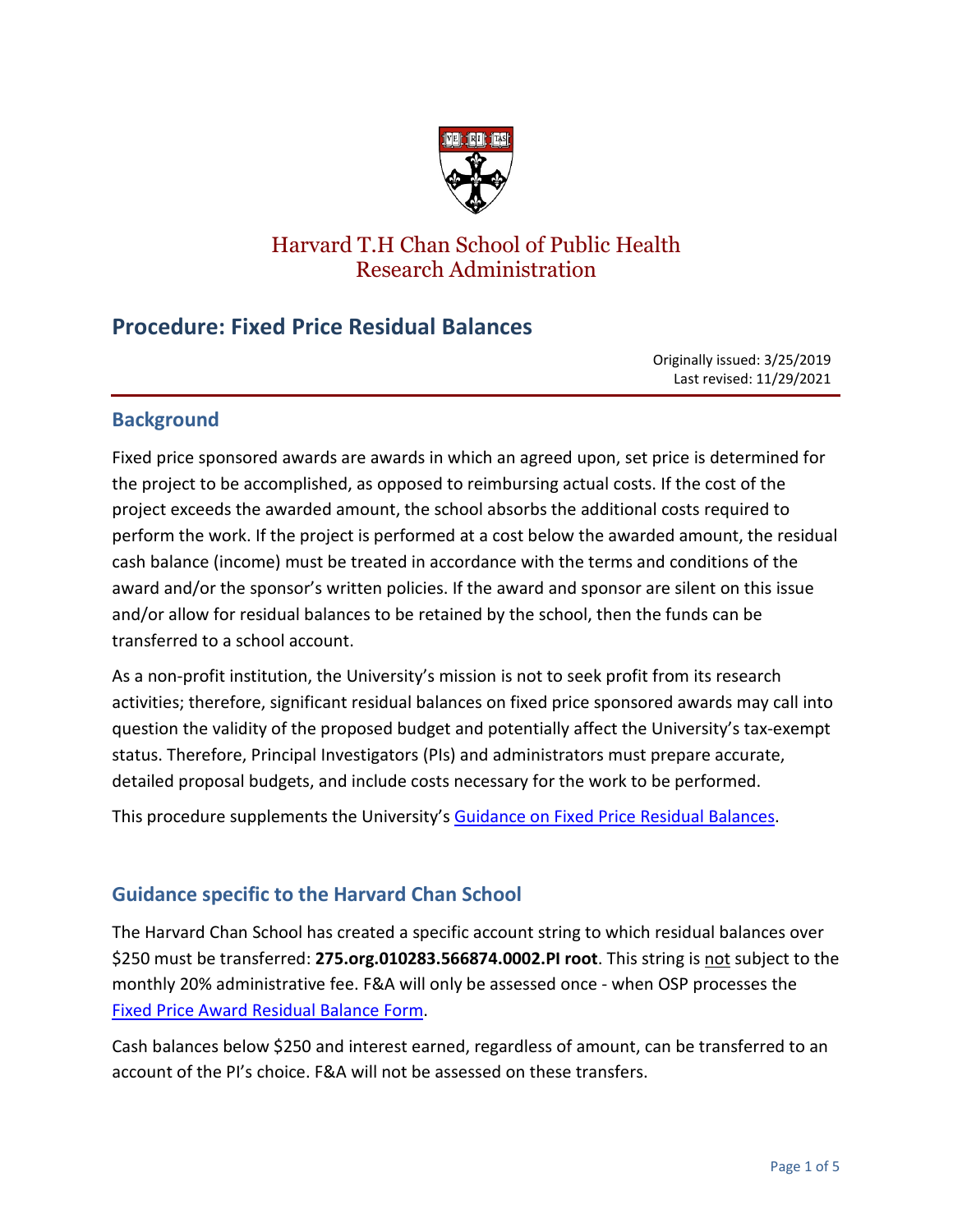**Note:** Although the residual balance is being transferred to another account, do NOT deobligate the fixed price award.

# **Process Steps – Award Closeout**

| <b>Step</b>    | <b>Role</b> | <b>Task/Activity</b>                                                         |
|----------------|-------------|------------------------------------------------------------------------------|
| 1              | PI/GM       | Ensure all income has been received, all expenses related to the project are |
|                |             | posted to the account and effort charged to the project is in line with the  |
|                |             | work performed to determine a final figure and cash balance.                 |
| $\mathcal{P}$  | <b>GM</b>   | Contact your SPA SRA to confirm the sponsor's terms regarding residual       |
|                |             | balances if any income remains unspent.                                      |
| $\overline{3}$ | <b>GM</b>   | Depending on the amount of the cash balance, follow the applicable section:  |
|                |             | \$249 or less, or interest-only transfers<br>$\bullet$                       |
|                |             | \$250 or greater, up to \$9,999                                              |
|                |             | $$10,000$ or greater                                                         |

# <span id="page-1-0"></span>**Balances \$249 or less, or interest-only transfers**

| <b>Step</b>    | <b>Role</b> | <b>Task/Activity</b>                                                          |
|----------------|-------------|-------------------------------------------------------------------------------|
| $\overline{4}$ | GM/PI       | Identify the non-sponsored account receiving the funds. Use of the            |
|                |             | 010283.556874 account is not required.                                        |
|                | GM.         | Notify the OSP Financial Analyst of the account string. A form is not needed. |
| 6              | <b>OSP</b>  | Financial Analyst journals the funds from the sponsored account to the        |
|                |             | specified non-sponsored account.                                              |

# <span id="page-1-1"></span>**Balances of \$250 or greater, up to \$9,999**

| <b>Step</b>    | <b>Role</b> | <b>Task/Activity</b>                                                          |
|----------------|-------------|-------------------------------------------------------------------------------|
| $\overline{4}$ | GM/PI       | Discuss the account strings receiving both the DC and IDC portions of the     |
|                |             | balance.                                                                      |
|                |             | Identify the non-sponsored account receiving any interest balance.            |
| 5              | GM.         | Download and complete the <b>Fixed Price Award Residual Balance Form.</b>     |
|                |             | Follow Harvard Chan School instructions below.                                |
|                |             | Balance justification and PI signature are not needed.                        |
|                |             | Send form to ADF.                                                             |
| 6              | <b>ADF</b>  | Sign completed form.                                                          |
|                |             | Email to School Official (SO) Kris Lister at klister@hsph.harvard.edu. In the |
|                |             | email, identify the GM and OSP Financial Analyst working on the closeout.     |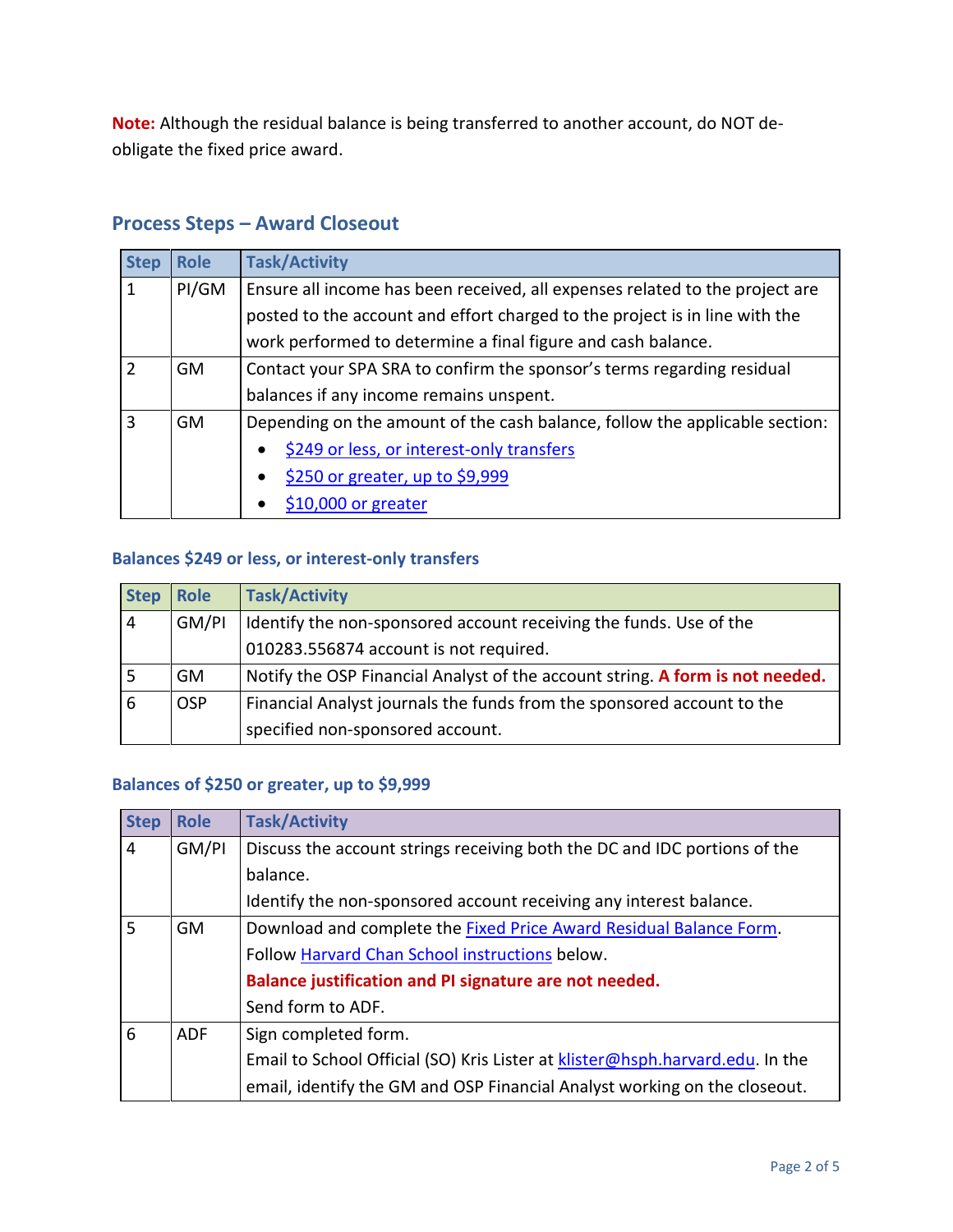| <b>SO</b>  | Sign completed form.                                                   |
|------------|------------------------------------------------------------------------|
|            | Email to OSP Financial Analyst, copying GM & ADF.                      |
| <b>OSP</b> | Financial Analyst journals the funds from the sponsored account to the |
|            | specified non-sponsored account.                                       |

#### <span id="page-2-0"></span>**Process Steps – Balances of \$10,000 or greater**

| <b>Step</b>    | <b>Role</b> | <b>Task/Activity</b>                                                          |
|----------------|-------------|-------------------------------------------------------------------------------|
| $\overline{4}$ | GM/PI       | Discuss the account strings receiving both the DC and IDC portions of the     |
|                |             | balance.                                                                      |
|                |             | Identify the non-sponsored account receiving any interest balance.            |
| 5              | GM          | Download and complete the <b>Fixed Price Award Residual Balance Form</b> .    |
|                |             | Follow Harvard Chan School instructions below.                                |
|                |             | Balance justification and PI signature are required.                          |
|                |             | Send form to ADF.                                                             |
| 6              | <b>ADF</b>  | Sign completed form.                                                          |
|                |             | Email to School Official (SO) Kris Lister at klister@hsph.harvard.edu. In the |
|                |             | email, identify the GM and OSP Financial Analyst working on the closeout.     |
| 7              | <b>SO</b>   | Sign completed form.                                                          |
|                |             | Email to OSP Financial Analyst, copying GM & ADF.                             |
| 8              | <b>OSP</b>  | Signs completed form.                                                         |
|                |             | Financial Analyst journals the funds from the sponsored account to the        |
|                |             | specified non-sponsored account.                                              |

# <span id="page-2-1"></span>**Completing the Fixed Price Award Residual Balance Transfer Form**

Instructions specific to the Harvard Chan School are identified in **bold red text**.

#### **Financial Information**

The financial information associated with items A-D is available on the GMAS Accounts page. If there is more than one subactivity for an award, a listing of all subactivities can be downloaded to Excel from the GMAS Accounts page via the "Download" link.

- A. Award Amount The obligated amount of the award, which is listed as the "Funds Allocated".
- B. Sponsor Payments Cumulative sponsor income listed as "Income" (exclude interest income).
- C. Interest (if applicable) Accrued interest income, listed as "interest" and listed in the same line as the income on the GMAS Accounts page. *Note: If only interest is being*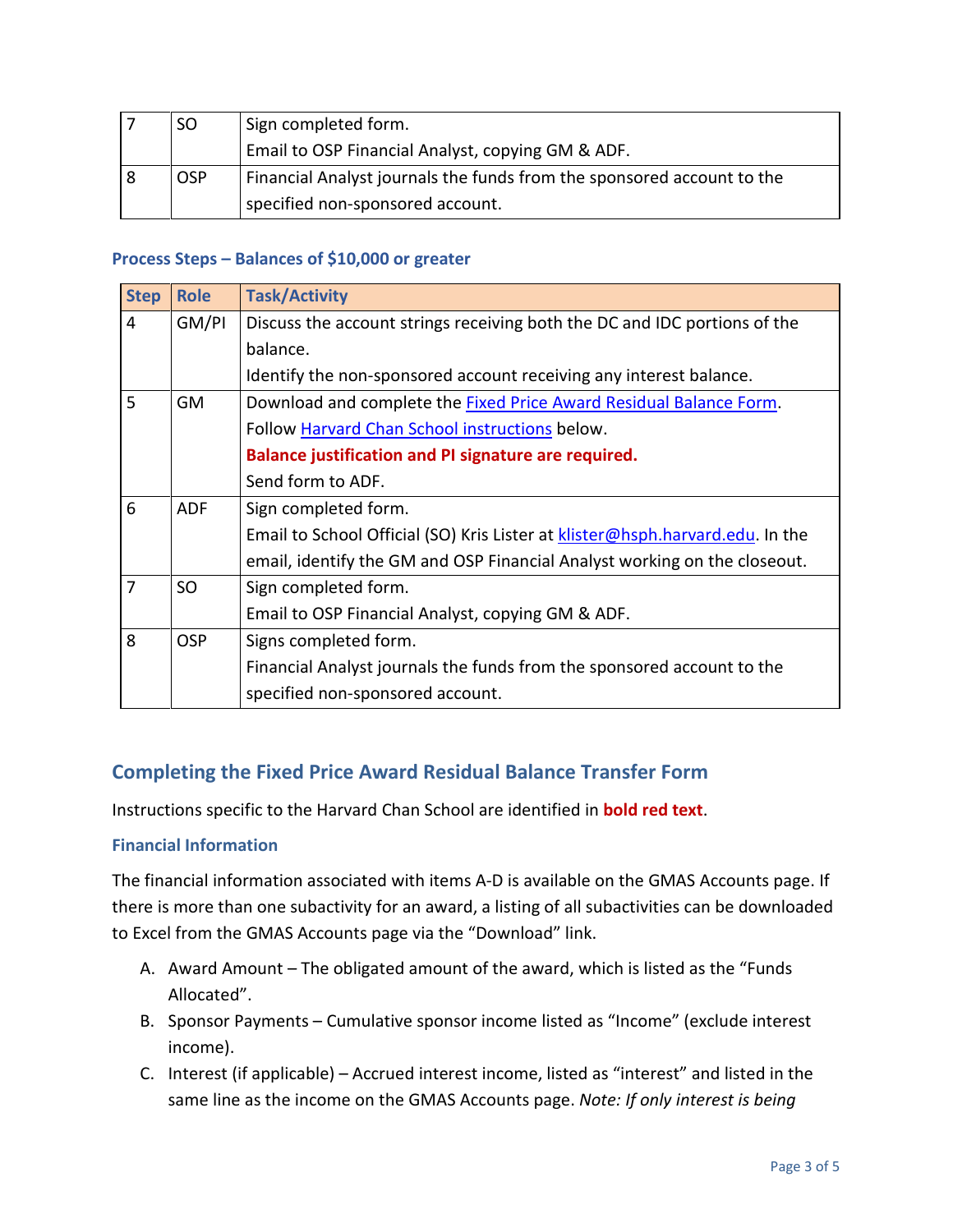*transferred, no form is required and contact OSP.*

- D. Cumulative Expenses The amount used for closeout and listed as "Final Figure", and when required, the amount reported to the sponsor.
- E. Residual Balance Net of sponsor income and expenditures  $(B + D)$ . Does not include interest in calculation. This field is automatically calculated.
- F. Percent Balance The percentage of funds remaining on the award (E  $/$  A). This field is automatically calculated.

**Calculating the Direct and Indirect Balances (and Interest, if applicable):** 

- **Use the latest F&A rate applied to the grant to calculate the IDC Amount to be entered on the form. If the F&A rate was 0%, use 20% instead.**
- DC Amount To calculate the DC portion of the balance, divide the Residual Balance (E) by "1 + IDC Rate" (E / 1.XXX). Example: If the IDC Rate is 69%, divide the residual balance by 1.69.
- IDC Amount To calculate the IDC portion of the residual balance, take the Residual Balance (E) and subtract the Direct Cost residual balance ( $E - DC$  Balance).
- Interest The total interest listed as item C. Interest must be excluded from the DC and IDC Amounts and listed separately.

## **Transfer Coding**

Residual balances must be split between Direct and Indirect Costs and transferred to an unrestricted account. Any interest that can be retained will be transferred to the specified DC account string unless an alternate account for interest is listed. OSP Research Finance will journal the direct residual balance, indirect residual balance, interest income via three separate journal lines.

- Direct Cost **This must be coded to 275.org.010283.566874.0002.PI root.** OSP will use a Non-Operating Transfer object code in the 93XX range for this journal.
- Indirect Cost **This must be coded to 275.23210.000001.556301.0000.00000.** OSP will use a Non-Operating Transfer object code in the 93XX range for this journal.
- Interest If interest can be retained, please provide an unrestricted account for the remaining interest to be transferred to. OSP will use object code 4531 to transfer the interest.

## **Balance Justification Field and Additional Split Coding**

PI must provide a detailed explanation for balances of \$10,000 or more. This field can also be used to provide additional instructions for splitting the direct cost balance across multiple account strings by specifying the DC amounts and account strings. If additional space is needed, please attach additional pages.